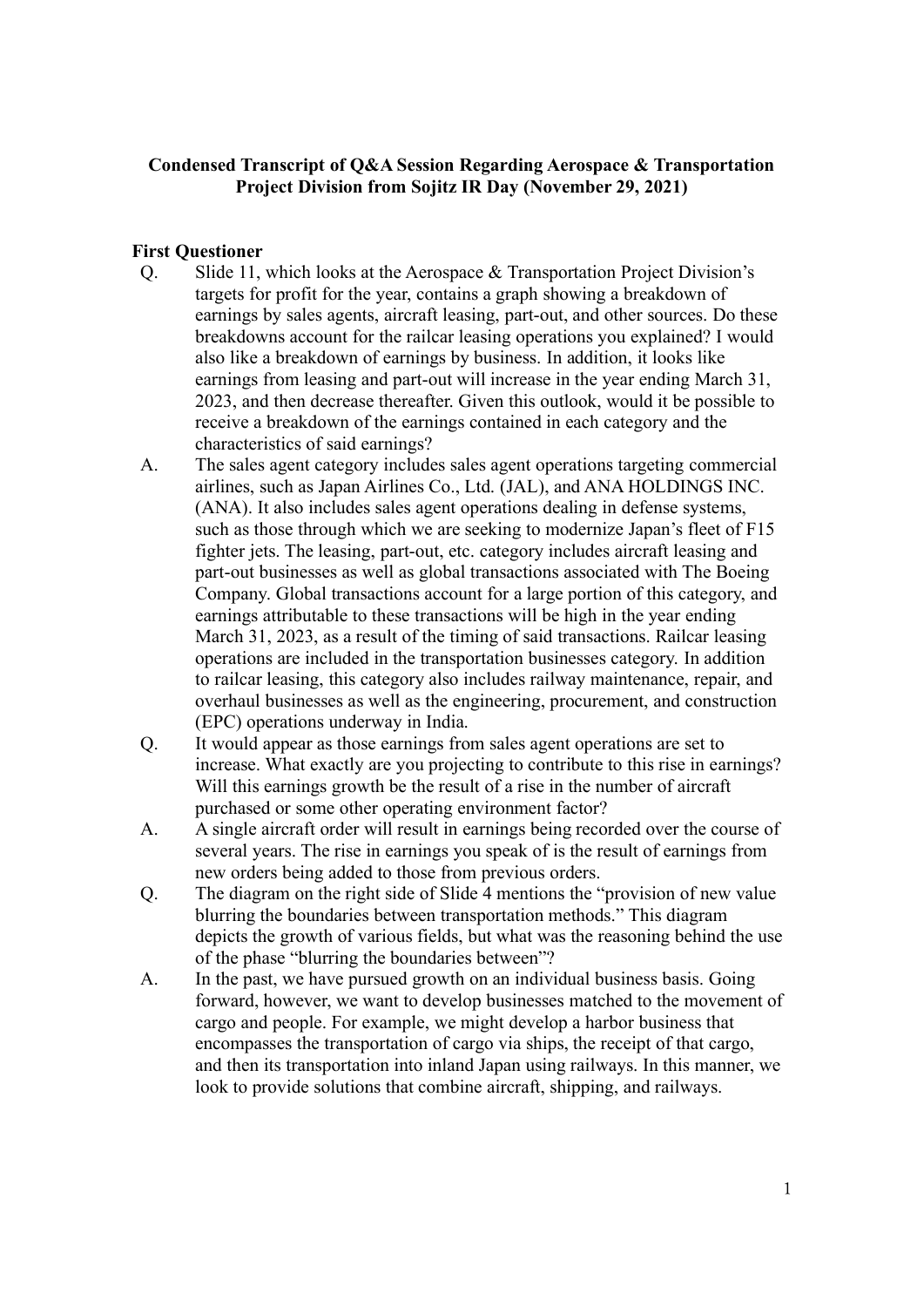## **Second Questioner**

- Q. I do not really understand what is referred to by global Boeing transactions. What is Sojitz's role in these transactions?
- A. Our traditional sales agent operations have entailed the sale of aircraft to Japanese airlines. Our current global partnership operations, meanwhile, are not limited just to Japanese airlines, but instead involve Sojitz playing a role in satisfying the needs of both Boeing and domestic and overseas airlines. One example of these operations would be the purchasing of aircraft that are scheduled to later be turned over to ANA. After purchasing, Sojitz will install seats and other fixtures before handing the aircraft over to ANA. In this manner, we will move beyond our traditional sales agent transactions to develop a business through which we propose Sojitz's functions to Boeing and to airlines.
- Q. Sojitz has long had a strong relationship with JAL and ANA. Through what framework will Sojitz provide functions to overseas airlines in the global market?
- A. Overseas airlines will send their requests to Boeing, and Boeing will consult with Sojitz if there are any functions that it is unable to provide. If we can offer these functions, we will do so. In other words, Boeing will function as an intermediary through which we will do businesses with overseas airlines.
- Q. The Aerospace & Transportation Project Division is looking to develop leasing, part-out, global partnership, and other businesses. Among these businesses, the scale of aircraft-related operations is particularly large. I understand that the total assets of this division stand around ¥200.0 billion. To what degree do you plan to grow total assets going forward? I suspect some complications will be faced given that certain assets are associated with trading, but what scale of assets are you envisioning?
- A. We expect a certain degree of fluidity in assets. At the same time, we plan to conduct M&A and other transactions early in the period of the current medium-term management plan. These activities will result in an increase in assets of the level of tens of billions of yen during the plan period.
- Q. Can we expect an increase in return on assets (ROA) in the Aerospace & Transportation Project Division? This division develops a number of businesses that require longer timetables. Is it thus correct to assume that ROA will decline in the short term before increasing in the long term?
- A. We anticipate that ROA will be buoyed by the increased air travel expected to emerge in 2023 and 2024. As for cash return on invested capital, the division has a level of around 5% Cash ROIC, and we believe that we will be able to maintain this level over the foreseeable future.

# **Third Questioner**

Q. You mentioned "blurring the boundaries between transportation methods," and specifically the idea of connecting transportation via ships and railways through harbors. Am I correct in thinking that you are anticipating harbor terminal and other investments that will entail large investment amounts?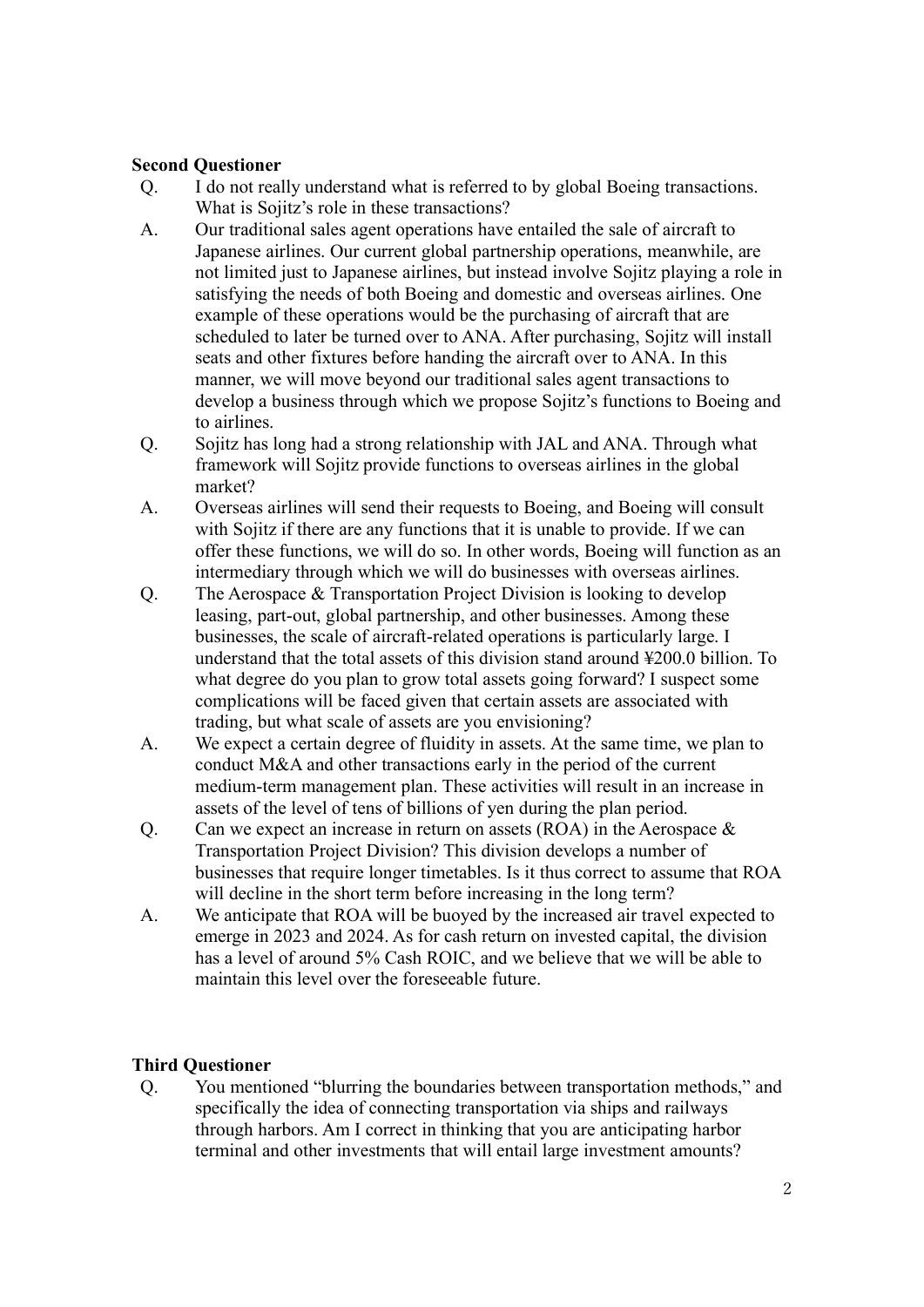Also, if you are planning to connect various transportation methods, is it safe to assume that this will entail a certain degree of investment?

- A. I think that you are envisioning rather large harbors. We, however, are targeting smaller harbors that will be used to unload single batches of cargo, load this onto a dedicated service railway line, and transport it to a factory. Accordingly, we expect that the amounts of investments will be relatively small.
- Q. What are your medium- to long-term policies for marine businesses? Engine propulsion transitions will likely be an area gaining attention going forward, but adopting such transitions will probably require 10 to 20 years. Shipping companies are looking to avoid the risk of holding ships with such transitions. I therefore expect that value will be created by someone assuming these holding risks. Does Sojitz have any intentions of developing businesses that entail assuming the holding risks of such ships?
- A. Ship holding risks are quite large and the associated markets are highly volatile. Accordingly, Sojitz would like to refrain from holding ships if possible. We will therefore look to introduce customers to holding options while creating funds and otherwise taking advantage of third-party capital in order to develop a ship management business in the future.

#### **Fourth Questioner**

- Q. The Aerospace & Transportation Project Division is forecast to post profit for the year of ¥4.0 billion in the year ending March 31, 2022. What type of figures are you projecting for the years ending March 31, 2023, and 2024? Also, when looking at the graph on slide 11, it would seem that the greatest increase in profit growth rates will be seen in business jet operations. At the same time, slide 6 appears to show a rise in Sojitz's share in chartering operations when looking at the number of managed aircraft. What factors will contribute to the aforementioned profit growth?
- A. For specific figures, I invite you to extrapolate from the graphs on slide 11. In business jet operations, it is not so much that our market share has increased, but rather that Sojitz manages 15 of the 21 large-scale business jets in Japan. These figures exclude business jets tied to a specific company or privately owned jets that the owner manages directly. Nonetheless, you will see that we manage almost all business jets in Japan that do not meet the aforementioned criteria. We expect guaranteed growth in earnings from the management of these jets as well as from their sale. Conversely, demand for charter flights from Japan to overseas is incredibly limited. There are some cases of government officials chartering flights to participate in international conferences, but demand is currently low otherwise, due in part to the long quarantine periods required for international travel. Charter flight demand within the United States, meanwhile, is incredibly strong. We anticipate that demand will grow when the quarantine period requirements in Japan are lifted.
- Q. What is the current level of part-out inventories and what type of conditions are being seen in this business? In the past, the part-out business has been a cause of earnings fluctuations. Is there any supplementary information you can offer with this regard?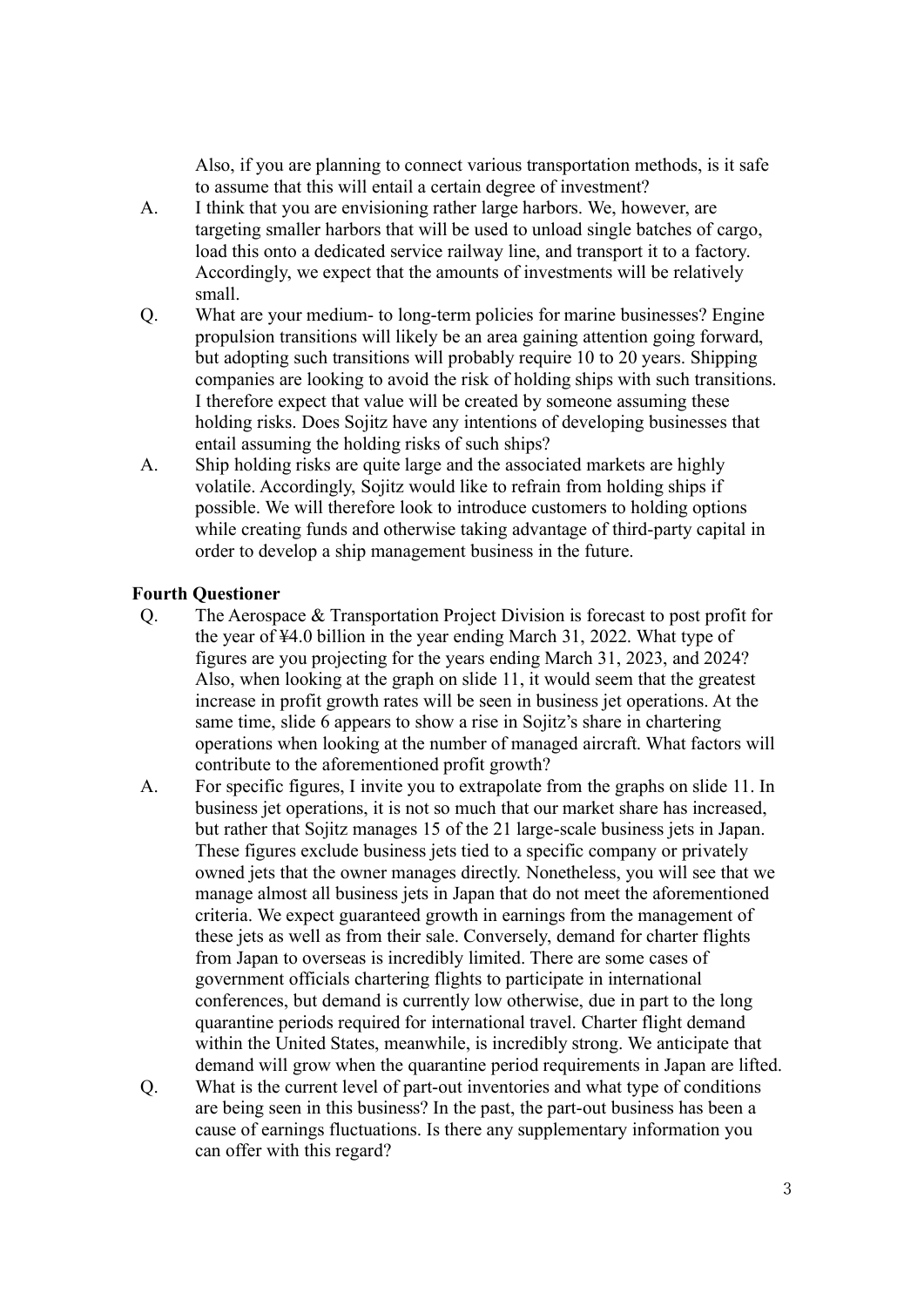A. We are currently facing challenging conditions in the part-out business. If people start moving and using aircraft, there will be a need to maintain these aircraft, which will result in an increase in demand for parts. This demand will likely also stimulate demand for parts supplied through part-out schemes in light of their relative affordability. For example, we expect that a rise in transportation within Europe would drive a gradual increase in part-out demand, but not in prices. To prevent sales at overly low prices, we will need to set hurdle rates and exercise diligence in our sales activities. Meanwhile, Sojitz has acquired an equity stake in European part-out company TDA Holdings B.V., and we hope to make similar acquisitions in the United States. Previously, Sojitz has adopted a model of purchasing secondhand aircraft, disassembling them, and generating earnings by contracting others to conduct sales. However, this approach did not enable us to accumulate insight regarding end buyers and customers. The decision to invest in TDA was made with the goal of acquiring such insight. We expect that this acquisition will allow us to move past our prior purely investment-oriented business model to adopt a model for actively engaging with the market.

### **Fifth Questioner**

- Q. The graph on slide 11 shows a projected decline in earnings attributable to the leasing, part-out, etc. category. What are the reasons behind this decline? JAL has stated that, as it had increased the portion of its fleet that it owns, it was able to keep monthly cash outlays lower than its peers amid the COVID-19 pandemic. Based on this experience, JAL looks to maintain high levels of fleet ownership. Given such developments, it would seem demand that would have previously been directed toward leasing will instead go toward aircraft ownership. Do you share this outlook?
- A. Quite the contrary, there is an overarching trend seen among airlines toward lowering the numbers of aircraft owned. Airlines are reducing their numbers of large-scale Boeing 777-200 and 777-300ER aircraft while increasing their numbers of medium-sized aircraft. They are also increasing their ownership of smaller Boeing 320 and 737 aircraft. Through these trends, the total number of aircraft held by airlines is declining while the asset values are rising for largescale aircraft.

In the future, Sojitz will be focused on the sale of medium-sized and smaller aircraft. Many of the large-scale Boeing 777-200 and 777-300ER aircraft held by airlines are now between 10 and 15 years old. Though aircraft are usually retired when they are 15 to 20 years old, this is happening ahead of schedule as a result of the COVID-19 pandemic. Meanwhile, medium-sized aircraft are being used to provide services previously conducted using large-scale aircraft. Older aircraft, such as Boeing 767s, are being utilized for this purpose, and airlines will likely continue to use these aircraft until they are 18 or 19 years old. The demand emerging after the retirement of these aircraft will probably be directed toward Boeing 730 and 787 aircraft. Sojitz has the potential to generate earnings by selling such aircraft, and we look to capitalize on this potential.

Q. Why will leasing earnings accounted for in the leasing, part-out, etc. category